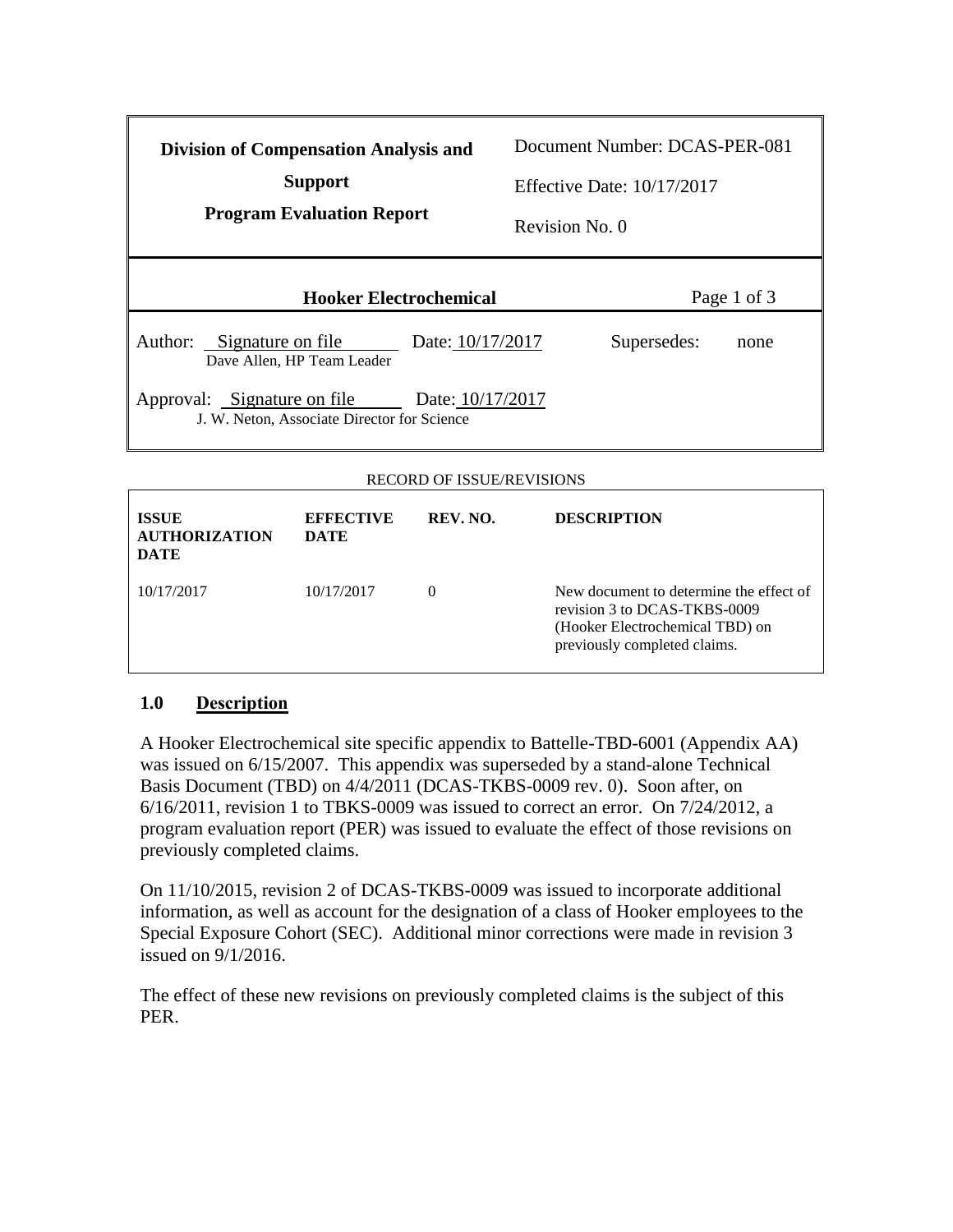| <b>Division of Compensation Analysis and</b> |                 | Document Number: DCAS-PER-081 |             |
|----------------------------------------------|-----------------|-------------------------------|-------------|
| <b>Support</b>                               |                 |                               |             |
| <b>Program Evaluation Report</b>             |                 |                               |             |
| Effective Date: $10/17/2017$                 | Revision No.: 0 |                               | Page 2 of 3 |

## **2.0 Issue Evaluation**

Revision 2 of the TBD included new information about the production rate of uranium at Hooker. This resulted in an increase in the exposure time over the previous estimate. As a result external doses increase during the operational years. NIOSH's inability to reconstruct internal dose during operational period was the basis for designating an SEC class at Hooker. Thus, internal doses are no longer included in Hooker dose reconstructions starting in revision 2.

The increased production rate caused an increase in the modeled residual contamination levels, which resulted in an increase in both the internal and external doses in the residual period. Revision 3 included all the changes in revision 2 plus a few minor corrections.

The overall effect of the changes made to the technical basis document is that revision 2 (and revision 3) caused at least one aspect of the dose estimate to increase each year during the operational and residual periods. Therefore, all previously completed claims with employment at Hooker will be reevaluated under this Program Evaluation Report (PER).

## **3.0 Plan for Resolving Corrective Action**

A search was conducted for all claims with Hooker Electrochemical employment that had a probability of causation (POC) of less than 50%. Those that had been completed using revision 3 of the TBD were eliminated from consideration. Also, those that would qualify for inclusion in the SEC were eliminated. This left 108 claims to be evaluated further. Additionally, during the evaluation process, one of the claims was returned to NIOSH for a new dose reconstruction and was reworked using revision 3. This claim was therefore eliminated from the PER evaluation. The doses for each of the 107 remaining cases were recalculated using revision 3 of the Hooker TBD, as well as the current revision of any other applicable documents.

Of the 107 remaining claims, 104 resulted in a new POC below 45% and two resulted in a POC greater than 52%. For the remaining claim, IREP was run 30 times at 10,000 iterations per NIOSH procedures. The resulting POC was less than 50%. It should be noted that, one of the claims greater than 50% appears to qualify for inclusion in the SEC at another site but may need a new dose reconstruction to qualify for some medical benefits. The Department of Labor will be notified of these details and they will determine if a new dose reconstruction is necessary.